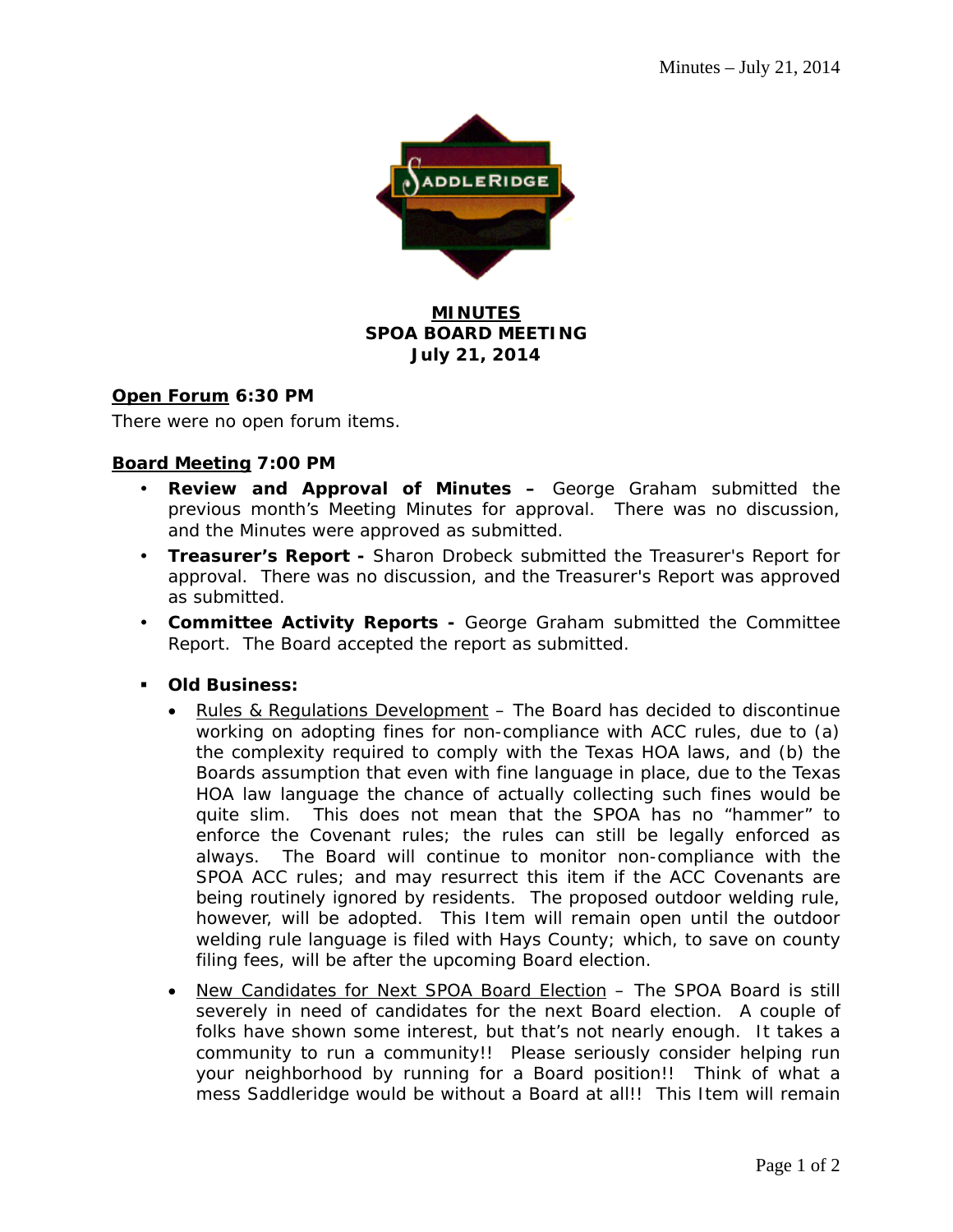open through the upcoming Board election.

- **New Business:**
	- Possibility of Deer Management in Saddleridge Saddleridge resident Sun Gatto has volunteered to start a committee to study a possible deer overpopulation issue in Saddleridge. Committee members to be determined (anyone interested in joining should contact Sun). The committee will (1) determine if there is indeed a problem per Texas Parks & Wildlife Dept. guidelines, and (2) offer suggestions to the Board for consideration on possible actions which could be taken. This item will remain open.
	- National Night Out; Agenda & Food The annual National Night Out gathering will be at the Clubhouse on October 7 from 6 to 8 PM. As usual, the SPOA will be providing free food and refreshments for residents and their families. More details as they become available. This item will remain open.

The meeting was adjourned at 7:05 PM.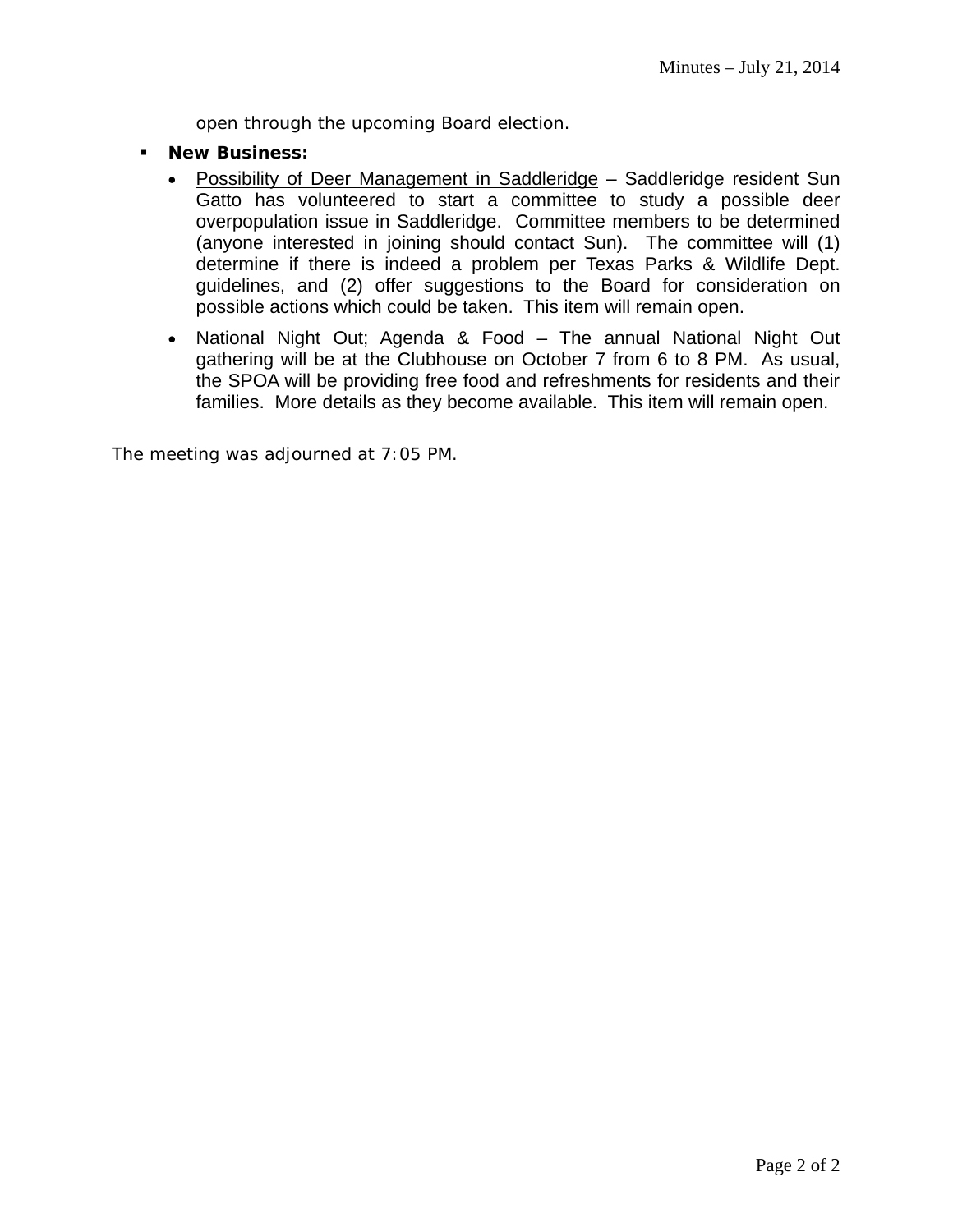# **Saddleridge Property Owners Association**

# **June Treasurer's Report July 21, 2014**

The June Treasurer's report includes a month-end and prior year-end Balance Sheet as well as detailed Profit and Loss Statements that compare actual experience to the budgeted income and expense projections for the month and year-to-date through June. This information is included in a format which includes the 2014 annual budget. This will help to keep the big picture in mind.

The Balance Sheet as of June 30 includes:

- Checking/Savings totaling \$97,341 and no outstanding liabilities.
- Accounts Receivable of  $$(8)$ , this negative balance represents dues paid in advance.
- Other Receivables of \$6, this is a bank service charge that was refunded in August.
- Note that the December 31, 2013 statement is marked "Final". During review of accounts there was an interest income entry identified and properly recorded.

A review of the Profit and Loss report shows the monthly net loss to be \$(4,139) for June, this compares unfavorably to the budgeted net loss of \$(1,298). Although there are no unusual items to report, there is a couple to bring to your attention:

- Insurance,  $D&O$  this annual premium was budgeted in July.
- Lawn Maintenance trees on the Clubhouse property had to be removed after damage was incurred from a storm.

Year-to-date net income is \$4,935 and is comparable to the budgeted net income \$4,974.

As a reminder, monthly budgets can be arbitrary as foreseeing exactly when an expense will occur is difficult to predict. Therefore, our focus is primarily to manage the annual budget.

Respectfully submitted,

Sharon M. Drobeck Treasurer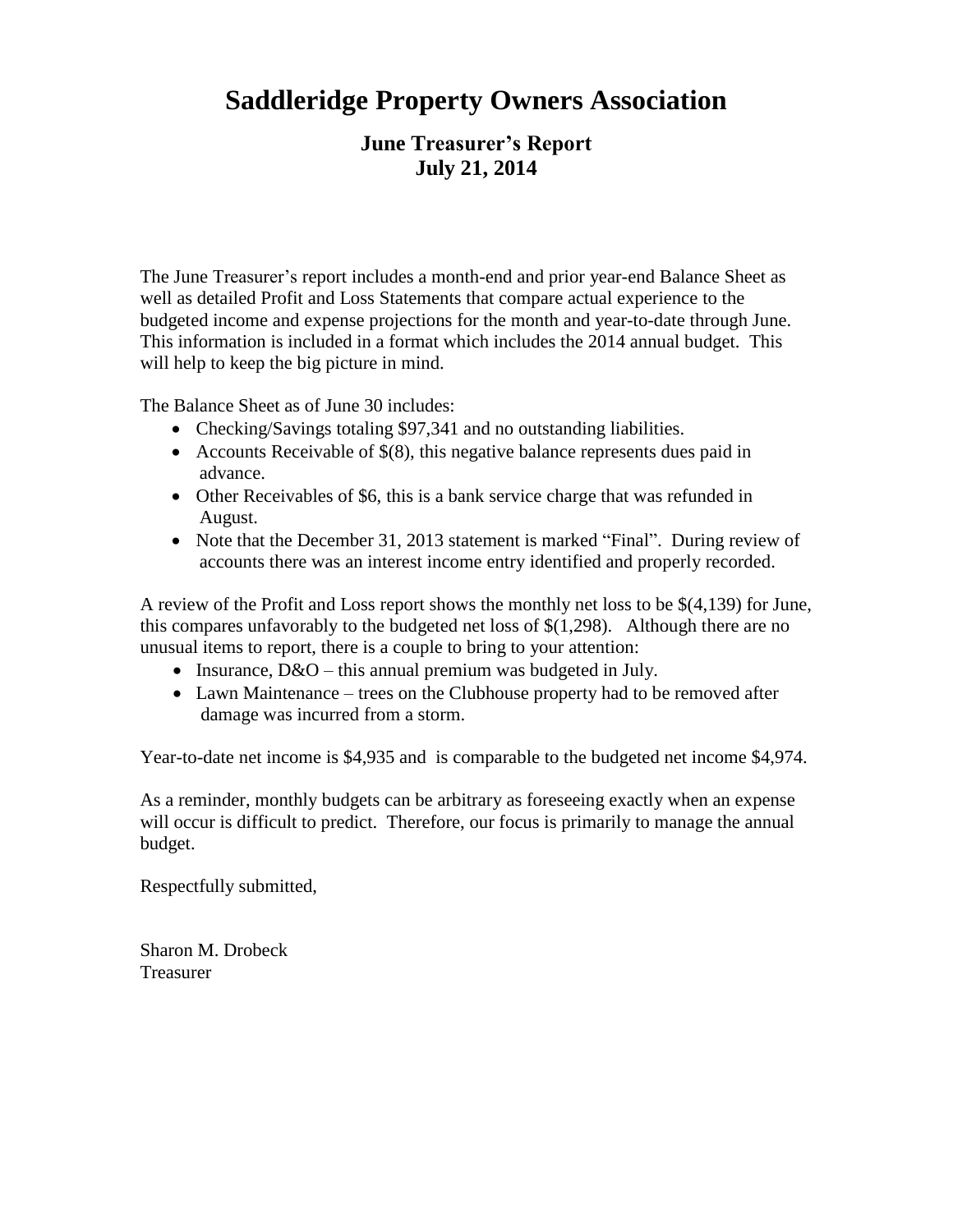# **Saddleridge Property Owners Association Balance Sheets As of**

|                                       | June 30, 2014 | December 31, 2013 |
|---------------------------------------|---------------|-------------------|
| <b>ASSETS</b>                         |               | <b>FINAL</b>      |
| <b>Current Assets</b>                 |               |                   |
| <b>Checking/Savings</b>               |               |                   |
| Ozona CD                              | 50,416.82     | 50,374.99         |
| <b>Ozona Checking</b>                 | (522.05)      | 6,621.87          |
| <b>Ozona Money Market</b>             | 47,445.76     | 35,423.32         |
| <b>Total Checking/Savings</b>         | 97,340.53     | 92,420.18         |
| <b>Accounts Receivable</b>            |               |                   |
| <b>Accounts Receivable</b>            | (8.00)        | (16.27)           |
| <b>Total Accounts Receivable</b>      | (8.00)        | (16.27)           |
| <b>Other Current Assets</b>           |               |                   |
| <b>Other Receivables</b>              | 6.00          |                   |
| <b>Total Other Current Assets</b>     | 6.00          | 0.00              |
| <b>Total Current Assets</b>           | 97,338.53     | 92,403.91         |
| <b>Other Assets</b>                   |               |                   |
| <b>Saddleridge Property</b>           | 80,500.00     | 80,500.00         |
| <b>Total Other Assets</b>             | 80,500.00     | 80,500.00         |
| <b>TOTAL ASSETS</b>                   | 177,838.53    | 172,903.91        |
| <b>LIABILITIES &amp; EQUITY</b>       |               |                   |
| <b>Equity</b>                         |               |                   |
| <b>Opening Balance Equity</b>         | 110,823.40    | 110,823.40        |
| <b>Retained Earnings</b>              | 62,080.51     | 57,952.05         |
| <b>Net Income</b>                     | 4,934.62      | 4,128.46          |
| <b>Total Equity</b>                   | 177,838.53    | 172,903.91        |
| <b>TOTAL LIABILITIES &amp; EQUITY</b> | 177,838.53    | 172,903.91        |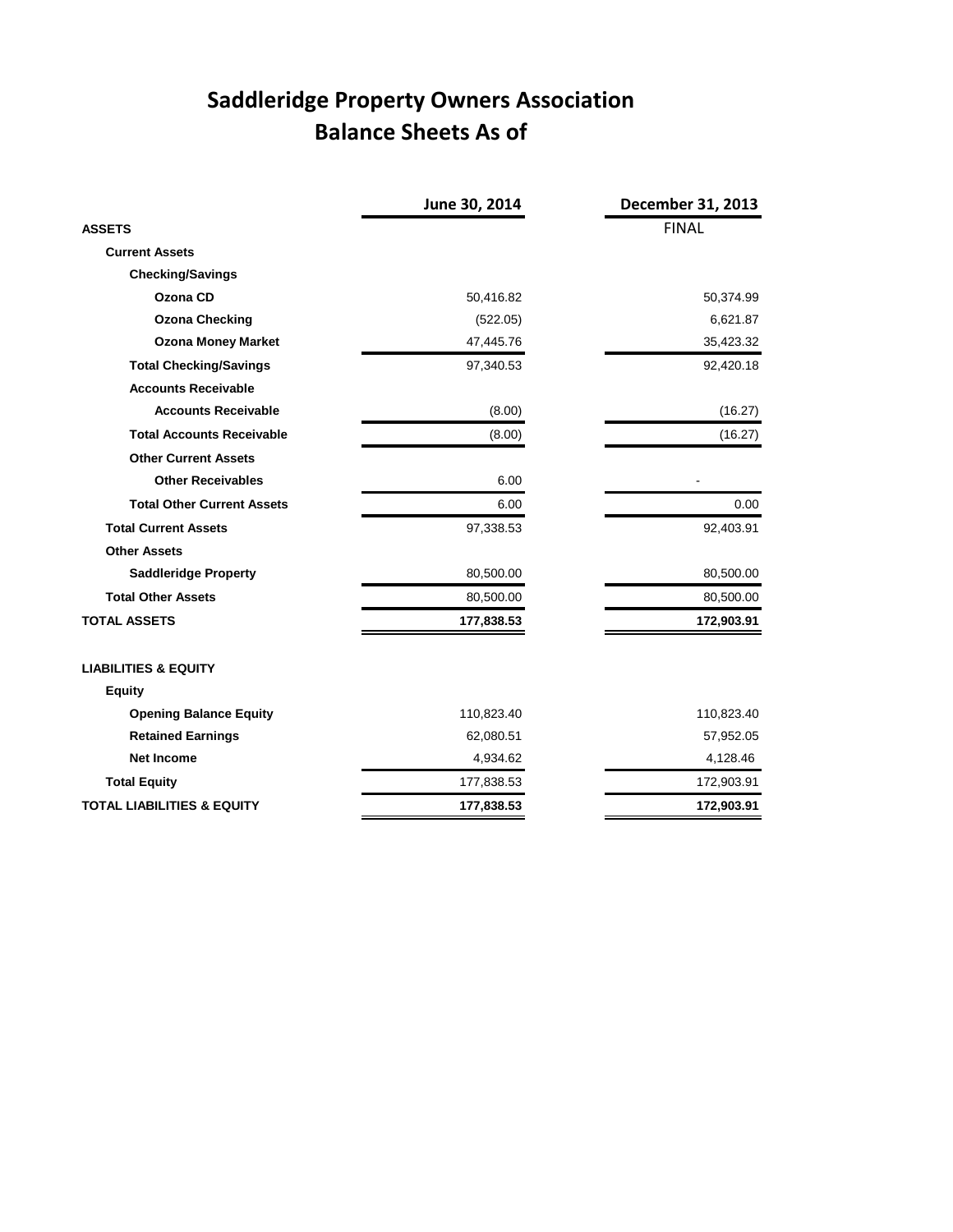#### **11:38 AM 08/16/14 Cash Basis**

# **Saddleridge Property Owners Association Profit & Loss Budget Performance**

| <b>June 2014</b> |  |
|------------------|--|
|------------------|--|

|                               | <b>Jun 14</b> | <b>Budget</b> | Jan - Jun 14 | <b>YTD Budget</b> | <b>Annual Budget</b> |
|-------------------------------|---------------|---------------|--------------|-------------------|----------------------|
| <b>Income</b>                 |               |               |              |                   |                      |
| <b>Clubhouse Usage Fee</b>    | 75.00         | 50.00         | 225.00       | 225.00            | 500.00               |
| <b>HOA Dues Collected</b>     | 0.00          |               | 15,051.00    | 14,375.00         | 19,580.00            |
| <b>Interest Assessed Fees</b> | 0.00          | 100.00        | 163.33       | 150.00            | 250.00               |
| Interest Inc                  | 8.32          | 8.00          | 65.64        | 48.00             | 100.00               |
| <b>Resale Cert. Fee</b>       | 50.00         | 100.00        | 150.00       | 300.00            | 500.00               |
| <b>Transfer Fees</b>          | 50.00         | 50.00         | 150.00       | 200.00            | 500.00               |
| <b>Uncategorized Income</b>   | 0.00          |               | 0.00         | 0.00              | 0.00                 |
| <b>Total Income</b>           | 183.32        | 308.00        | 15,804.97    | 15,298.00         | 21,430.00            |
| <b>Expense</b>                |               |               |              |                   |                      |
| <b>Accounting</b>             |               |               |              |                   |                      |
| <b>Accounting-Bookkeeper</b>  | 175.00        | 175.00        | 1,050.00     | 1,050.00          | 2,100.00             |
| <b>Total Accounting</b>       | 175.00        | 175.00        | 1,050.00     | 1,050.00          | 2,100.00             |
| <b>Annual Septic Contract</b> | 225.00        |               | 225.00       | 250.00            | 250.00               |
| <b>Bank Charges</b>           |               |               |              |                   |                      |
| <b>Check Printing</b>         | 0.00          |               | 0.00         | 75.00             | 75.00                |
| <b>Safe Deposit Box</b>       | 0.00          |               | 40.00        | 40.00             | 40.00                |
| <b>Total Bank Charges</b>     | 0.00          |               | 40.00        | 115.00            | 115.00               |
| <b>Clubhouse Expenses</b>     |               |               |              |                   |                      |
| Cleaning                      | 50.00         | 50.00         | 300.00       | 300.00            | 595.00               |
| <b>Cleaning Supplies</b>      | 0.00          | 0.00          | 0.00         | 25.00             | 100.00               |
| <b>Furnishings</b>            | 0.00          | 0.00          | 0.00         | 100.00            | 200.00               |
| <b>Heating and AC</b>         | 0.00          |               | 453.70       | 75.00             | 150.00               |
| <b>Insurance</b>              | 0.00          |               | 0.00         |                   | 375.00               |
| Lighting                      | 0.00          |               | 0.00         | 50.00             | 50.00                |
| <b>Maintenance Labor</b>      | 0.00          |               | 0.00         | 400.00            | 400.00               |
| <b>Misc</b>                   | 0.00          |               | 0.00         | 0.00              | 0.00                 |
| <b>Outside Lighting</b>       | 0.00          |               | 0.00         |                   | 50.00                |
| <b>Pest Control</b>           | 0.00          |               | 205.68       | 208.00            | 420.00               |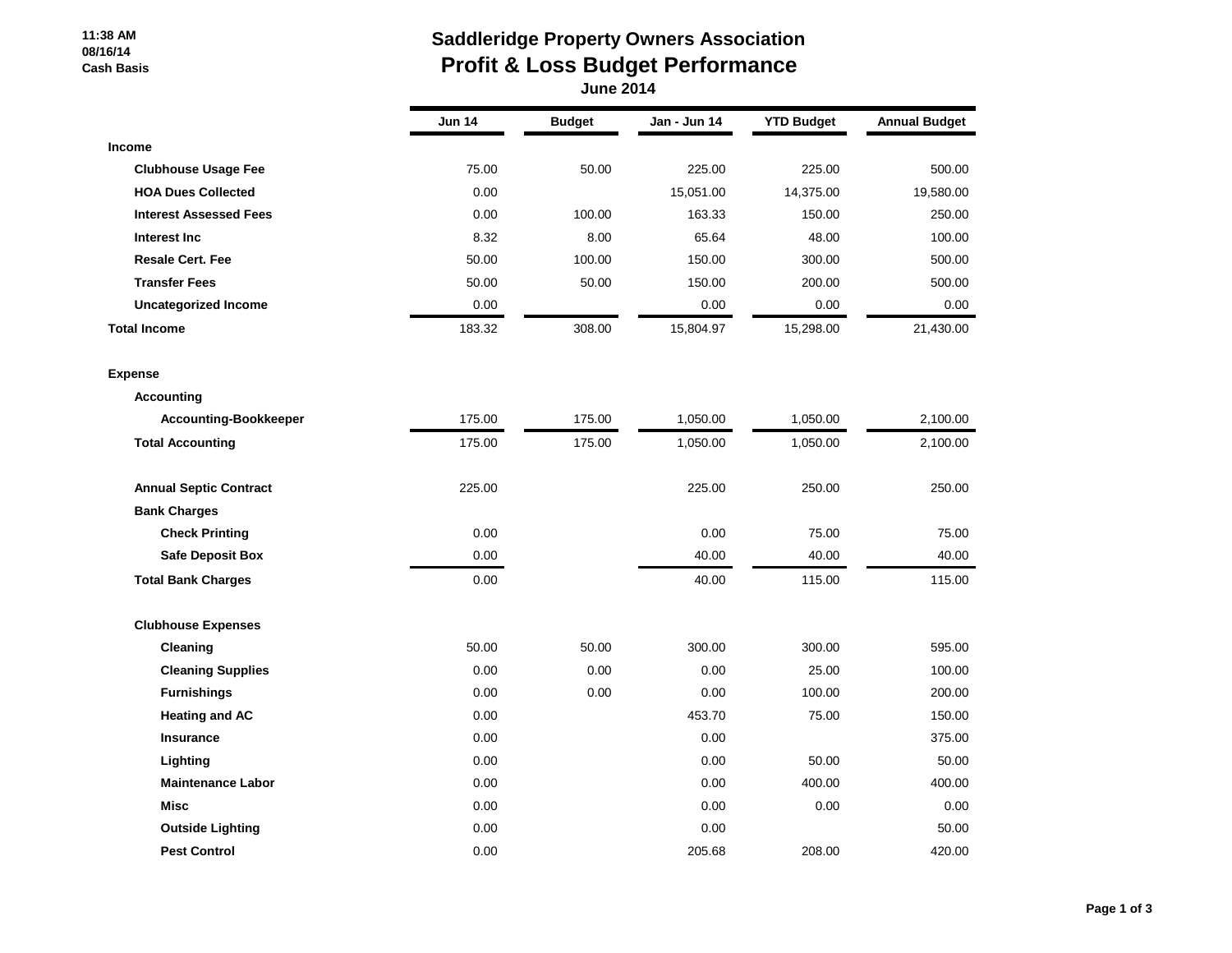#### **11:38 AM 08/16/14 Cash Basis**

# **Saddleridge Property Owners Association Profit & Loss Budget Performance June 2014**

|                                            | <b>Jun 14</b> | <b>Budget</b> | Jan - Jun 14 | <b>YTD Budget</b> | <b>Annual Budget</b> |
|--------------------------------------------|---------------|---------------|--------------|-------------------|----------------------|
| <b>Plumbing Repairs</b>                    | 0.00          |               | 0.00         | 75.00             | 250.00               |
| <b>Repairs</b>                             | 0.00          | 125.00        | 0.00         | 250.00            | 500.00               |
| <b>Septic Cleaning and Service</b>         | 0.00          |               | 485.00       |                   |                      |
| <b>Trash</b>                               | 0.00          |               | 172.46       | 170.00            | 350.00               |
| Water softener monthly maintain            | 0.00          | 25.00         | 85.42        | 150.00            | 300.00               |
| <b>Wellhouse Expenses</b>                  | 0.00          |               | 0.00         | 50.00             | 100.00               |
| <b>Total Clubhouse Expenses</b>            | 50.00         | 200.00        | 1,702.26     | 1,853.00          | 3,840.00             |
| <b>Dues and Subscriptions</b>              | 0.00          | 25.00         | 0.00         | 25.00             | 25.00                |
| <b>Food for Saddleridge Meetings</b>       |               |               |              |                   |                      |
| <b>Food for Annual BBQ</b>                 | 0.00          |               | 311.62       | 550.00            | 550.00               |
| <b>Neighborhood Watch</b>                  | 0.00          |               | 0.00         |                   | 400.00               |
| <b>Total Food for Saddleridge Meetings</b> | 0.00          |               | 311.62       | 550.00            | 950.00               |
| <b>Improvements</b>                        |               |               |              |                   |                      |
| Landscaping                                |               |               |              |                   |                      |
| <b>Entrance</b>                            | 0.00          | 100.00        | 0.00         | 200.00            | 400.00               |
| Lighting                                   | 0.00          | 50.00         | 0.00         | 100.00            | 200.00               |
| <b>Plants</b>                              | 0.00          | 90.00         | 0.00         | 180.00            | 360.00               |
| <b>Total Landscaping</b>                   | 0.00          | 240.00        | 0.00         | 480.00            | 960.00               |
| <b>Wellhouse Improvements</b>              | 0.00          |               | 0.00         | 100.00            | 100.00               |
| <b>Total Improvements</b>                  | 0.00          | 240.00        | 0.00         | 580.00            | 1,060.00             |
| <b>Insurance-HOA Liability</b>             | 615.00        | 600.00        | 615.00       | 600.00            | 600.00               |
| Insurance, D&O                             | 2,445.00      |               | 2,445.00     |                   | 2,500.00             |
| <b>Lawn Maintenance</b>                    | 649.50        | 162.00        | 1,461.40     | 1,328.00          | 2,300.00             |
| <b>Legal-Attorney Fees</b>                 | 0.00          |               | 0.00         | 500.00            | 1,000.00             |
| <b>Mailings</b>                            | 0.00          |               | 0.00         | 150.00            | 250.00               |
| <b>Miscellaneous</b>                       |               |               |              |                   |                      |
| <b>ACC Office Supplies</b>                 | 0.00          |               | 0.00         | 50.00             | 100.00               |
| Copying                                    | 0.00          | 50.00         | 0.00         | 50.00             | 50.00                |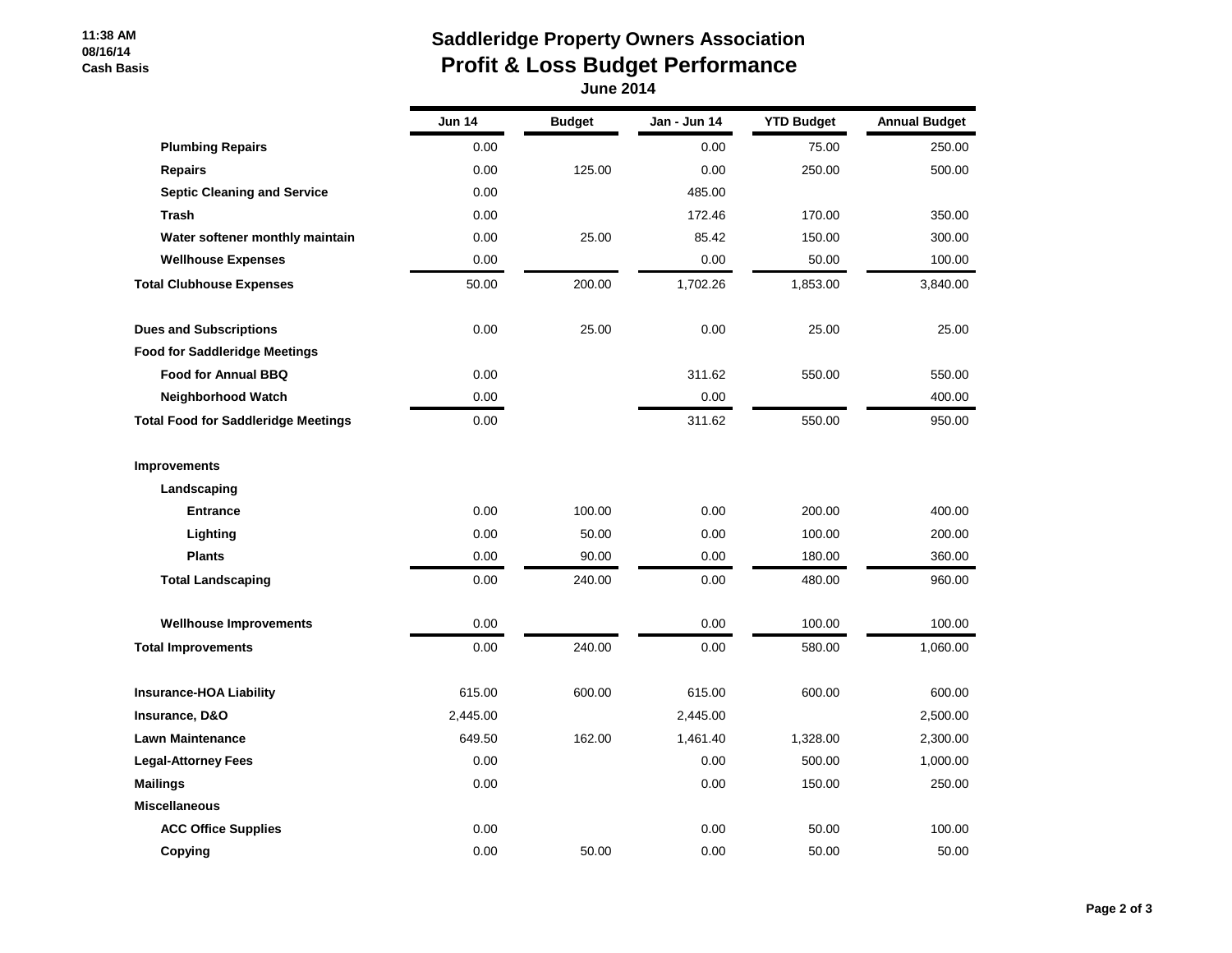#### **11:38 AM 08/16/14 Cash Basis**

# **Saddleridge Property Owners Association Profit & Loss Budget Performance June 2014**

|                            | <b>Jun 14</b> | <b>Budget</b> | Jan - Jun 14 | <b>YTD Budget</b> | <b>Annual Budget</b> |
|----------------------------|---------------|---------------|--------------|-------------------|----------------------|
| <b>Legal Records</b>       | 20.00         |               | 20.00        | 20.00             | 50.00                |
| <b>Office Supplies</b>     | 0.00          |               | 201.13       | 50.00             | 50.00                |
| <b>Printer Cart.</b>       | 0.00          |               | 0.00         |                   | 100.00               |
| <b>Software</b>            | 0.00          |               | 0.00         | 280.00            | 280.00               |
| <b>Website Hosting Fee</b> | 0.00          |               | 0.00         |                   | 120.00               |
| <b>Total Miscellaneous</b> | 20.00         | 50.00         | 221.13       | 450.00            | 750.00               |
| <b>PEC Electricity</b>     | 142.60        | 154.00        | 1,001.17     | 1,073.00          | 2,000.00             |
| <b>Taxes</b>               | 0.00          |               | 1,797.77     | 1,800.00          | 1,800.00             |
| <b>Total Expense</b>       | 4,322.10      | 1,606.00      | 10,870.35    | 10,324.00         | 19,540.00            |
| Net Income                 | (4, 138.78)   | (1, 298.00)   | 4,934.62     | 4,974.00          | 1,890.00             |